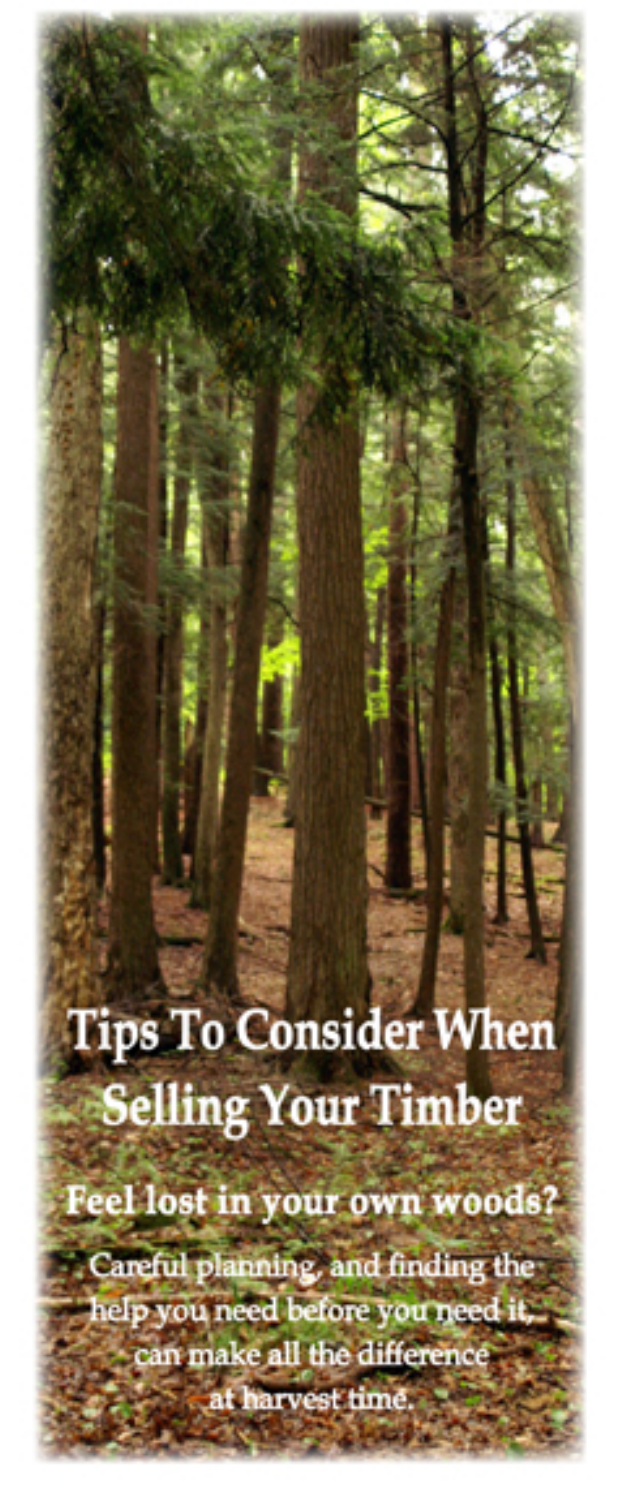**P**icking a professional logger is one of the most important steps you'll take when selling your timber. But other related factors are involved as well. Here are some ideas that can help you make decisions about those other factors.

The timber on your land may well represent one of the largest financial transactions you'll ever make. It is a complex undertaking that you must plan for in advance. Don't make the mistake of selling your timber without first giving serious thought to what you'd like to do with your land in the future. The steps detailed below can go a long way toward ensuring that your timber sale will be painless and profitable.

### **DEVELOP A MANAGEMENT PLAN**

A forest management plan should include your goals for the timber harvest and forest renewal and ways to attain those goals. Here are some of the factors you should consider:

How do you hope to benefit from the sale of your trees? Are you mostly interested in realizing some income? Perhaps you also want to increase the habitat for wild turkeys or grouse or deer or songbirds, minimize disturbance to waterways and soil, and increase the plant and animal diversity within your forest. And what about the tax implications? Your unique desires for your land will determine what sort of timber harvesting operation you need, and will impact most of the other considerations listed below.

#### **PROPERTY LINES**

Do you know where your boundary lines are? If not, be sure to find them before you harvest even one tree — it may turn out to be your neighbor's, not yours. If you are uncertain about the location of the lines, it is best to work with a surveyor to help establish and clearly mark them.

#### **MORTGAGE RESTRICTIONS**

Is there a mortgage on your land? If so, will the holders of the mortgage release the timber for sale? Probably they will; perhaps with a provision that they receive a part of the proceeds, but be sure to obtain the

mortgage holder's written permission before selling any timber. Be aware too, of anything else that might prevent you from having clear title to the land (and the trees).

#### **HARVEST BOUNDARIES**

Determine what areas of your forest will be open to cutting. The boundaries of those areas should be clearly marked — flagged, painted, or blazed. Fences or fields can form borders. Be sure to mark clearly any areas you want to remain off limits, and clearly communicate these limits to the logging contractor.

Remember, a well-planned logging operation can enhance wildlife habitat, keep the water clean, and be financially profitable. A well-developed management plan can help your forest become an increasingly valuable and enjoyable investment for your future and that of your heirs. It is recommended that you use the services of a professional forester to develop your forest management plan.

### **WORK WITH A FORESTER**

Should you work with both a logger and a forester? Unless you are familiar with the ins and outs of selling timber, and are up to speed on the current forestry practices and regulations and current market prices, you would be well advised to enlist the services of a professional forester.

Forestry advice comes in many forms. Sometimes loggers themselves are professional foresters, or they may have foresters on their staff. Many state forestry agencies or woodconsuming companies provide, at no or a minimal charge, services such as a management plan, sales advice, and lists of loggers, consulting foresters, and timber buyers. Consulting foresters can provide, for a fee, such services as a timber appraisal (cruise), handling the timber sale itself (including the bidding process), and working with the logger to assure that the landowner's desires are satisfied. Some forest products companies have landowner-assistance programs that include a forester's help in preparing management plans,

cruising and marking timber. The goal of professional loggers and foresters is to establish a long-term relationship, based on stewardship and sustain ability, which will mean new opportunities to work with landowners in the years to come.

### **WHAT TO CUT**

You wouldn't sell a herd of cattle without counting them first. So, you need to determine which trees you will sell based on your longterm objectives for your property.

Who will mark the trees for sale or the boundary of the timber sale area? And by which method will the trees be harvested: clearcutting, single-tree selection, group selection, shelter-wood method? The harvest method is linked to your plans for future harvests. If you aren't confident that you can make these decisions without some help, the advice of a professional logger or forester can prove invaluable.

# **KNOW THE VALUE**

Know how much timber you will be selling and what it is likely to be worth in a competitive market. It pays to have the timber cruised and appraised by one or more people knowledgeable about current wood markets in your locality. Make sure that the volume of timber taken from your land is accurately measured and paid for. Common ways of selling timber include 1) soliciting bids, and 2) negotiating the sales price directly with reputable logging contractors, wood dealers, or wood procurement foresters employed by local forest products companies.

# **FACE TO FACE**

Another good idea for helping to ensure a successful timber sale is to arrange a face-toface meeting at the sale site between yourself, your logger, and, if you have hired one, your forester. Nothing beats a good, honest, in-place discussion of details and responsibilities exactly what is expected of whom. People tend to respond more openly and honestly in such a situation, and the chances for later